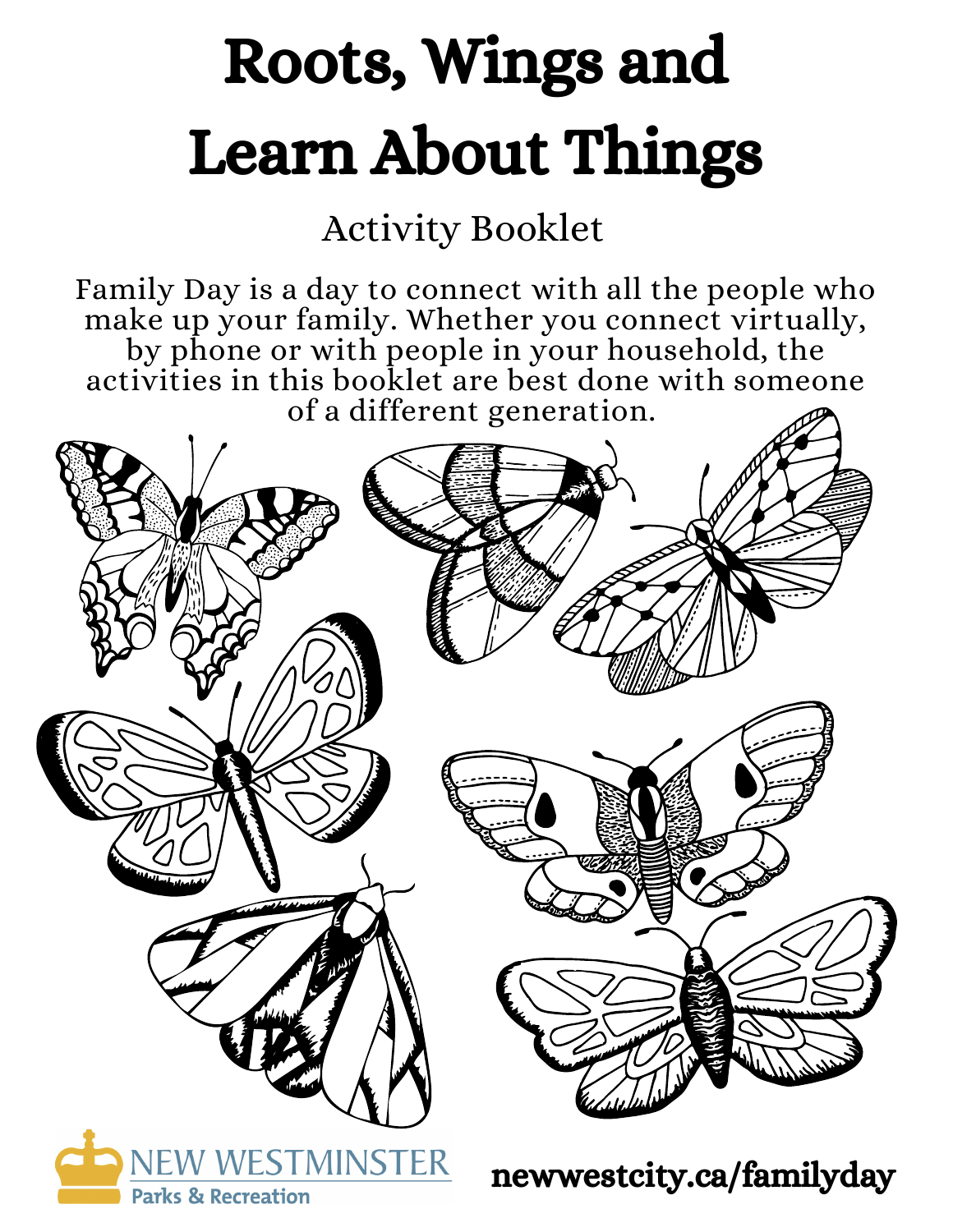### Interview Questions

These interview questions were originally created for grandchild to get to know more about their grandparents. However these questions can be used to connect to any older adult in your life. Have fun!

- What year were you born? On what Date? 1.
- 2. Where were you born?
- What was your first vivid memory? 3.
- Can you describe the neighborhood you grew up in? 4.
- Who was more strict: your mother or your father? 5.
- What were you like as a child? What did you like to eat? What did 6. you do for fun? Did you ever have a secret place or favorite hiding spot?
- 7. Did you have any heroes or role models when you were a child?
- What inventions do you most remember? 8.
- What is the highest honor or award you've ever received? 9.
- What's the one thing you've always wanted but still don't have? 10.
- 11. Do you feel different about yourself now from how you felt when you were younger?
- 12. Is the present better or worse than when you were younger?
- 13. If you could go back to any age, which age would it be and why?
- What's the best compliment you ever received? 14.
- 15. Describe a person or situation from your childhood that had a profound effect on the way you look at life?
- What is your most cherished family tradition? Why is it 16. important?
- What advice did your grandparents or parents give you that you 17. remember best?

Used with permission from the Legacy Project, www.legacyproject.org.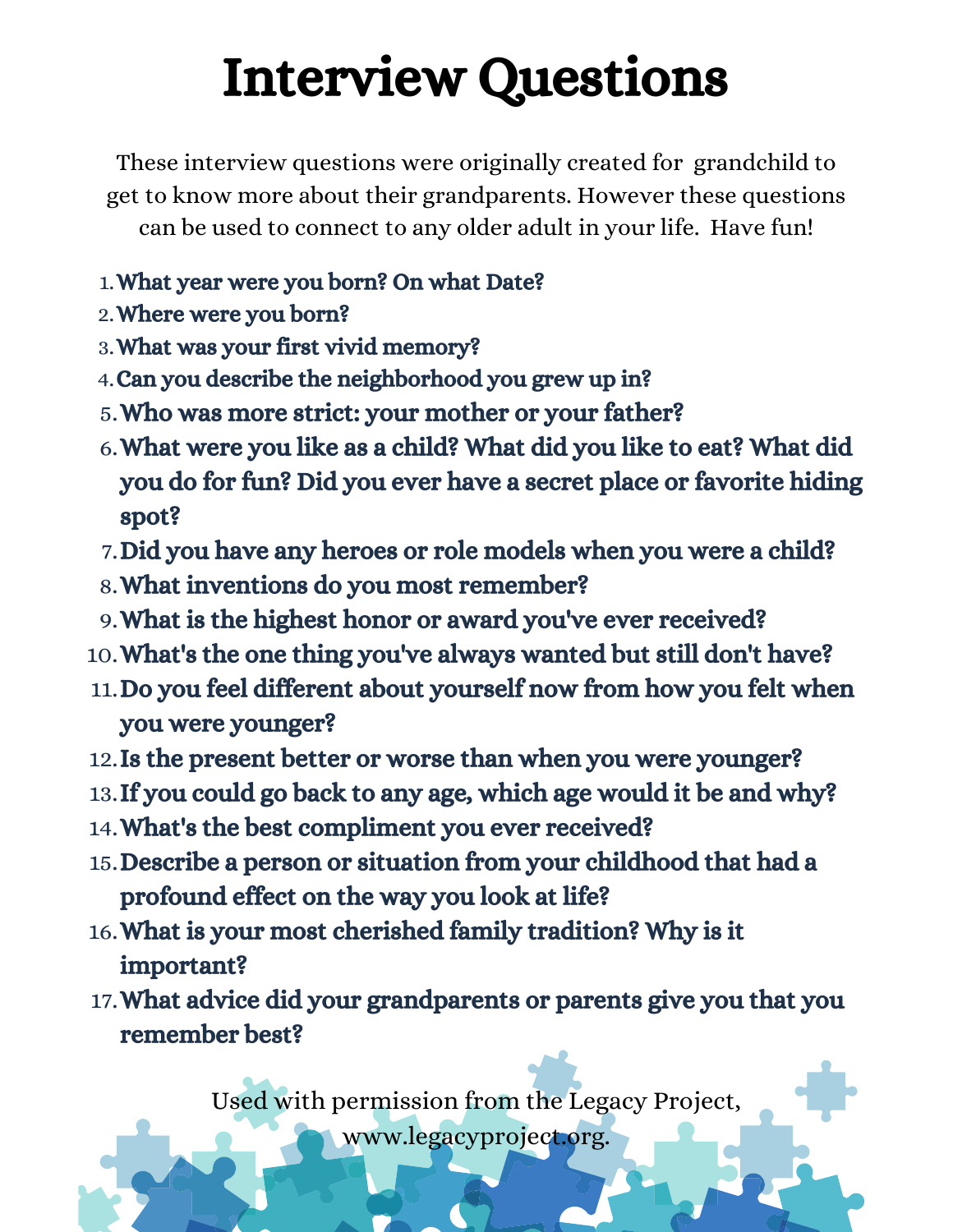#### Hot - Not Hot

Compare a young persons idea of what's hot and what's not with that of someone who grew up in a different time. Each fill out the form with the coolest things under "Hot" and then the worst, most uncool things under "Not". The person you are working with will write their answers on a blank piece of paper. Compare answers.